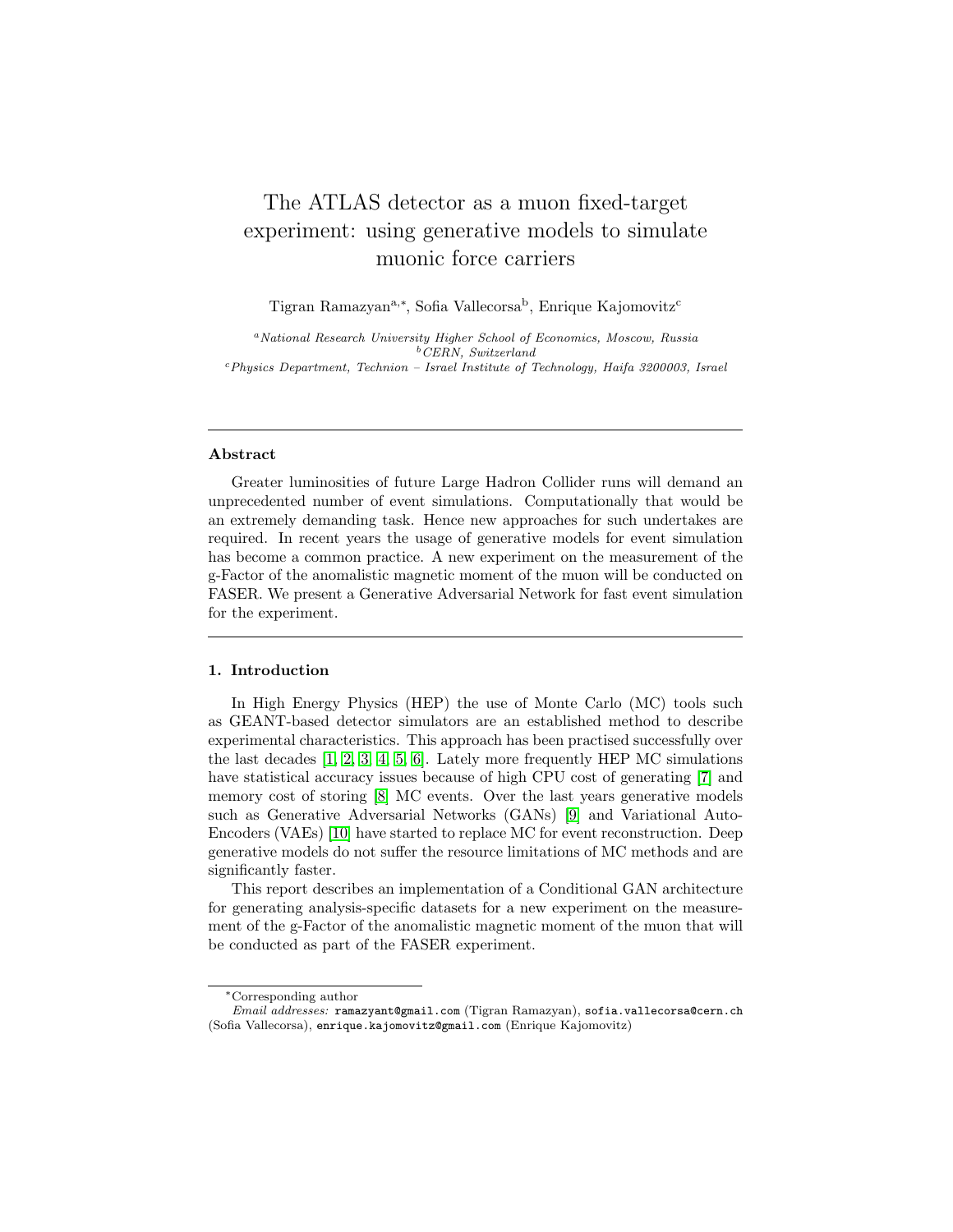<span id="page-1-0"></span>

Figure 1: Dark bremsstrahlung signal process for simplified models with invisibly decaying scalar (left) and vector (right) forces that couple predominantly to muons. In both cases, a relativistic muon beam is incident on a fixed target and scatters coherently off a nucleus to produce the new particle as initial- or final-state radiation.

#### 2. Related Work

Generative Adversarial Networks [\[9\]](#page-8-1) have been tested for LHC applications to simulate directly high-level experiment features [\[11,](#page-8-3) [12,](#page-8-4) [13,](#page-8-5) [14,](#page-8-6) [15,](#page-8-7) [16,](#page-9-0) [17\]](#page-9-1). Specifically, GANs have been used for LHC applications in numerous ways: calorimeters [\[12,](#page-8-4) [18\]](#page-9-2), Cherenkov detectors [\[19\]](#page-9-3), etc.

#### <span id="page-1-1"></span>3. Experiment Description

The experiment can be described by the diagrams in Fig. [1](#page-1-0) from [\[20\]](#page-9-4). The simplest interpretation would be the following. An incoming muon collides with a nucleus. The collision yields an outgoing muon and a Muonic Force Carrier (MFC).

## 4. Data

We consider the collision presented in the Section [3,](#page-1-1) generated using Mad-Graph [\[21\]](#page-9-5) event generator for 7 different values (see Fig. [2\)](#page-2-0) for the energy of the incoming muon: 50 Gev (see Fig. [3\)](#page-2-1), 75 Gev, 100 Gev, 125 Gev, 150 Gev, 175 Gev, 200 Gev.

An event is represented by 6 values: the corresponding to the outgoing muon and the MFC energies, transverse momenta and pseudorapidities. Also we condition the GAN on the energy of the incoming muon.

Multiple test runs have shown the model capability to reproduce the original although non-Gaussian shaped distributions of energies. Also shapes of the original distributions of pseudorapidities are Gaussian-like. Hence only the transverse momenta distributions have been transformed. The following transformations were reasoned by the idea to make the shapes of transverse momenta distributions more Gaussian-like and multiple test runs (Fig. [4,](#page-3-0) Fig. [5\)](#page-3-1).

**Muon:** 
$$
P_T^{scaled} = 100 \cdot P_T^{0.2}
$$
; MFC:  $P_T^{scaled} = 100 \cdot P_T^{0.124}$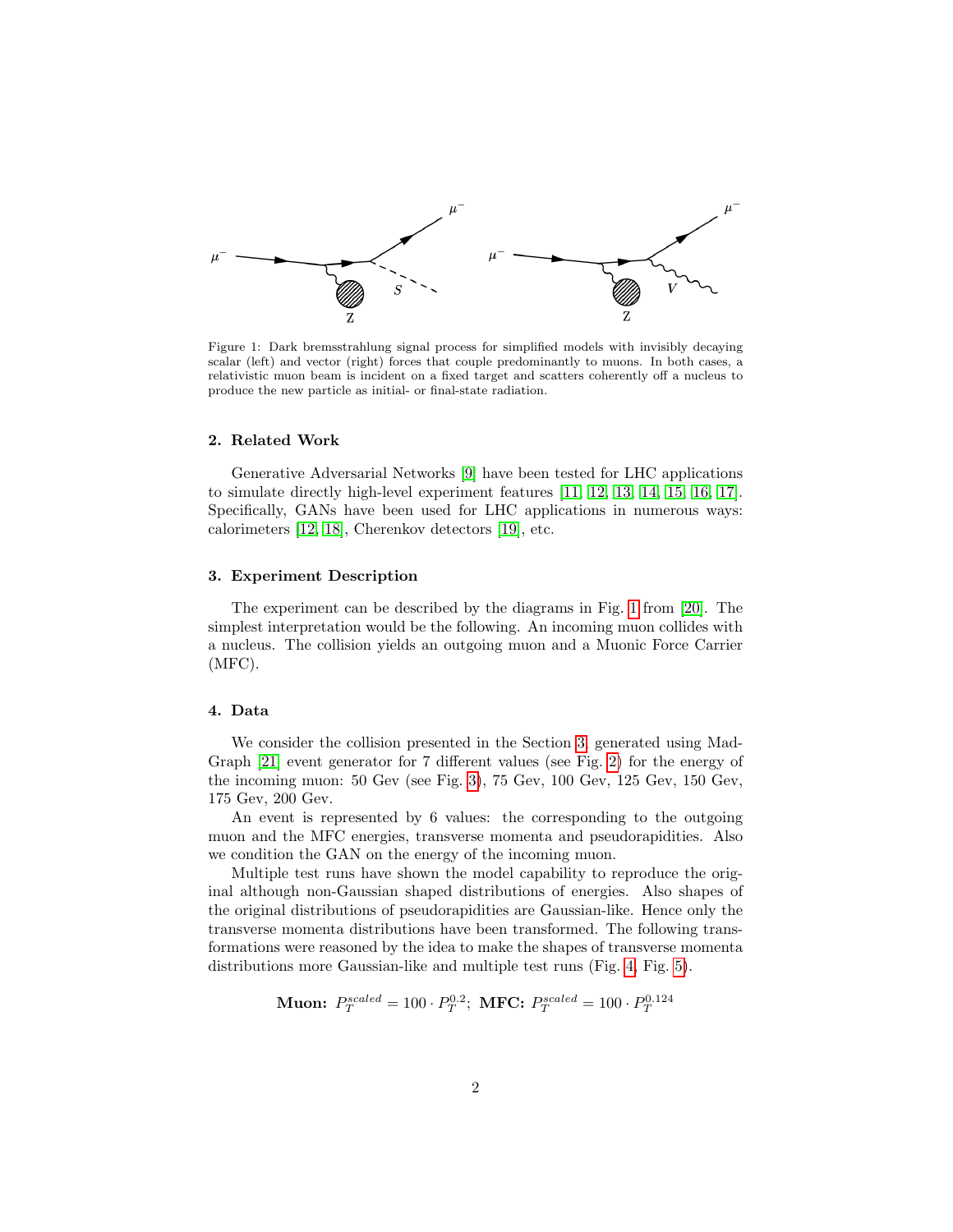<span id="page-2-0"></span>

Figure 2: Histograms of the full dataset, i.e. all the seven datasets in one.

<span id="page-2-1"></span>

Figure 3: Histograms of the 50 GeV dataset, i.e. the energy of the incoming muon was 50 GeV.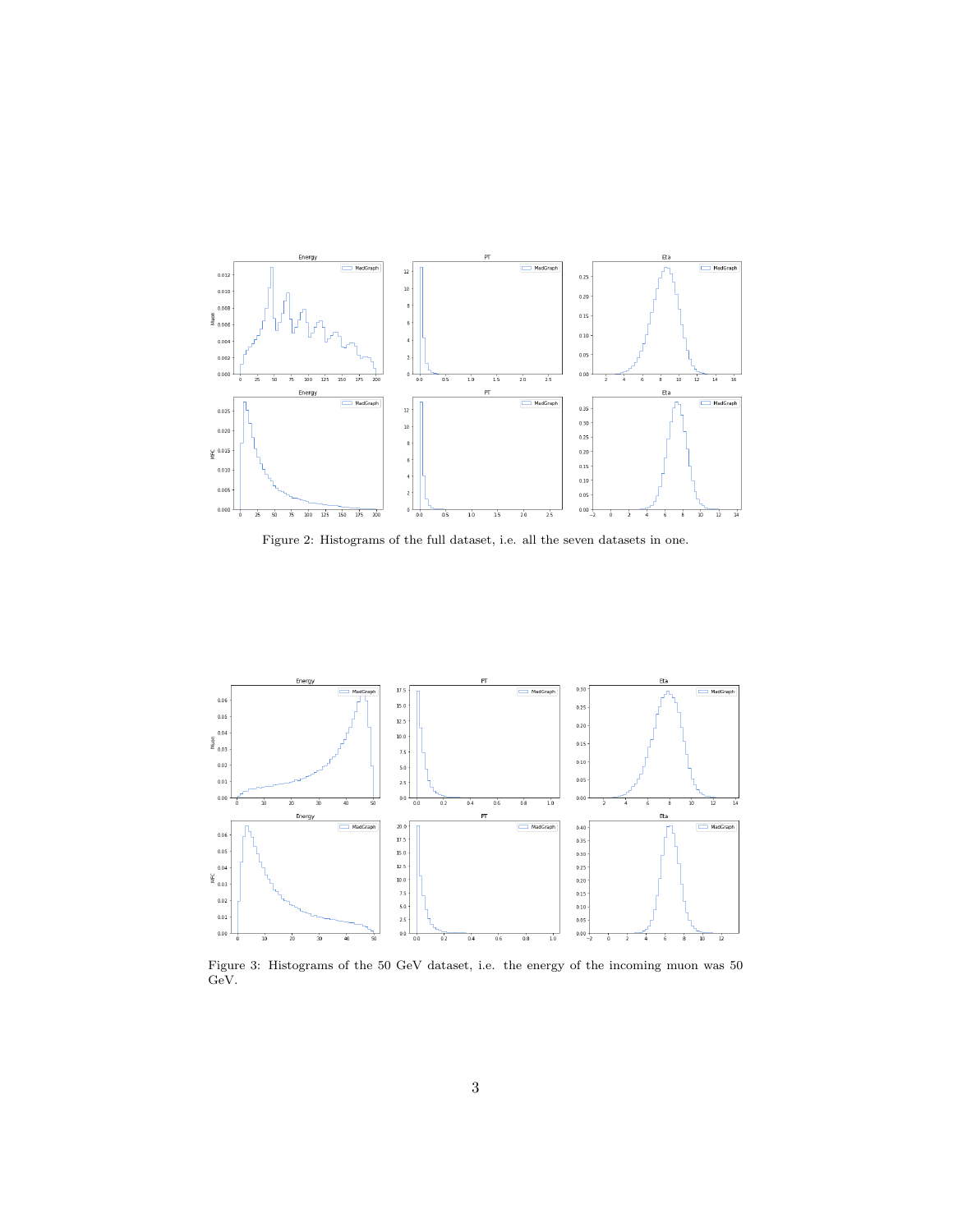<span id="page-3-0"></span>

Figure 4: Histograms of the scaled full dataset, i.e. all the seven datasets in one.

<span id="page-3-1"></span>

Figure 5: Histograms of the non-scaled 50 GeV dataset, i.e. the energy of the incoming muon was 50 GeV.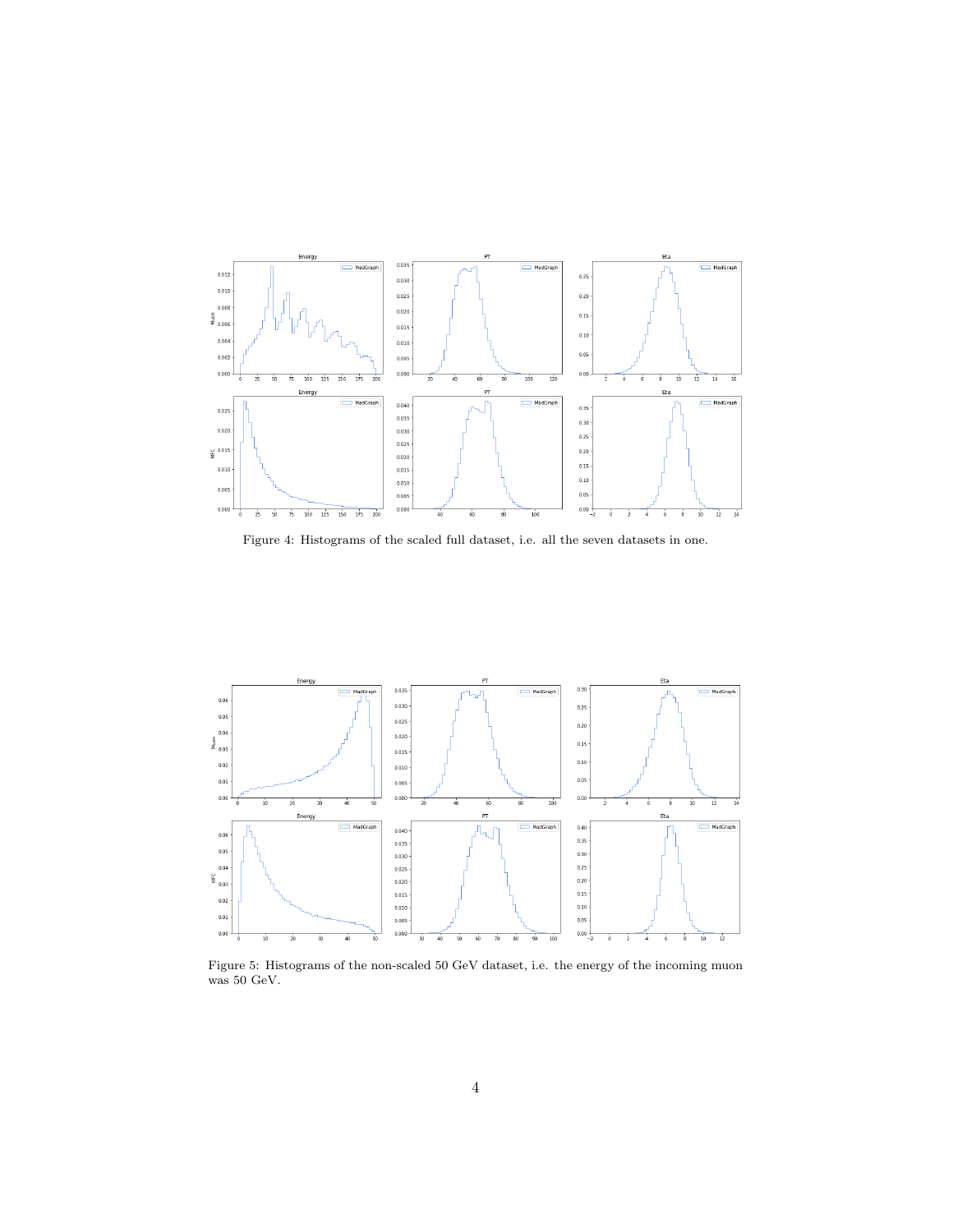<span id="page-4-0"></span>

Figure 6: MFC GAN Architecture.

## 5. Model Architecture

The model architecture is a Conditional Generative Adversarial Network (CGAN) (see Fig. [6\)](#page-4-0). The Generator network consists of 5 fully connected layers with 16, 128, 256, 128 and 6 neurons. Hidden layer neurons are activated by a sigmoid function. Normalisation layers are placed in between layers. The Generator is getting as input a noise vector drawn from a Gaussian distribution centred at 0 with unit variance, i.e.  $N(0, 1)$ , concatenated with the condition. The condition is presented by the energy of the incoming muon. The Generator is trained using the Binary Cross Entropy loss, i.e.

$$
L_G = -\frac{1}{2} \mathbb{E}_{\hat{x} \sim \mathbb{P}_{fake}} \log(D(\hat{x})), \text{ where } \hat{x} = G(e, z), z \sim \mathcal{N}(0, 1).
$$

The Discriminator network consists of 6 fully connected layers with 6, 128, 256, 128 neurons and two output layers with 1 neuron. Hidden layer neurons are activated by a sigmoid function. So is one of the output layers. The Discriminator gets as input either original data or fake data, i.e. created by the Generated. One of the output layers is used to compute the Binary Cross Entropy loss, while the other output layer is used to build a regression on the condition, i.e. the Discriminator is trained using the following loss function: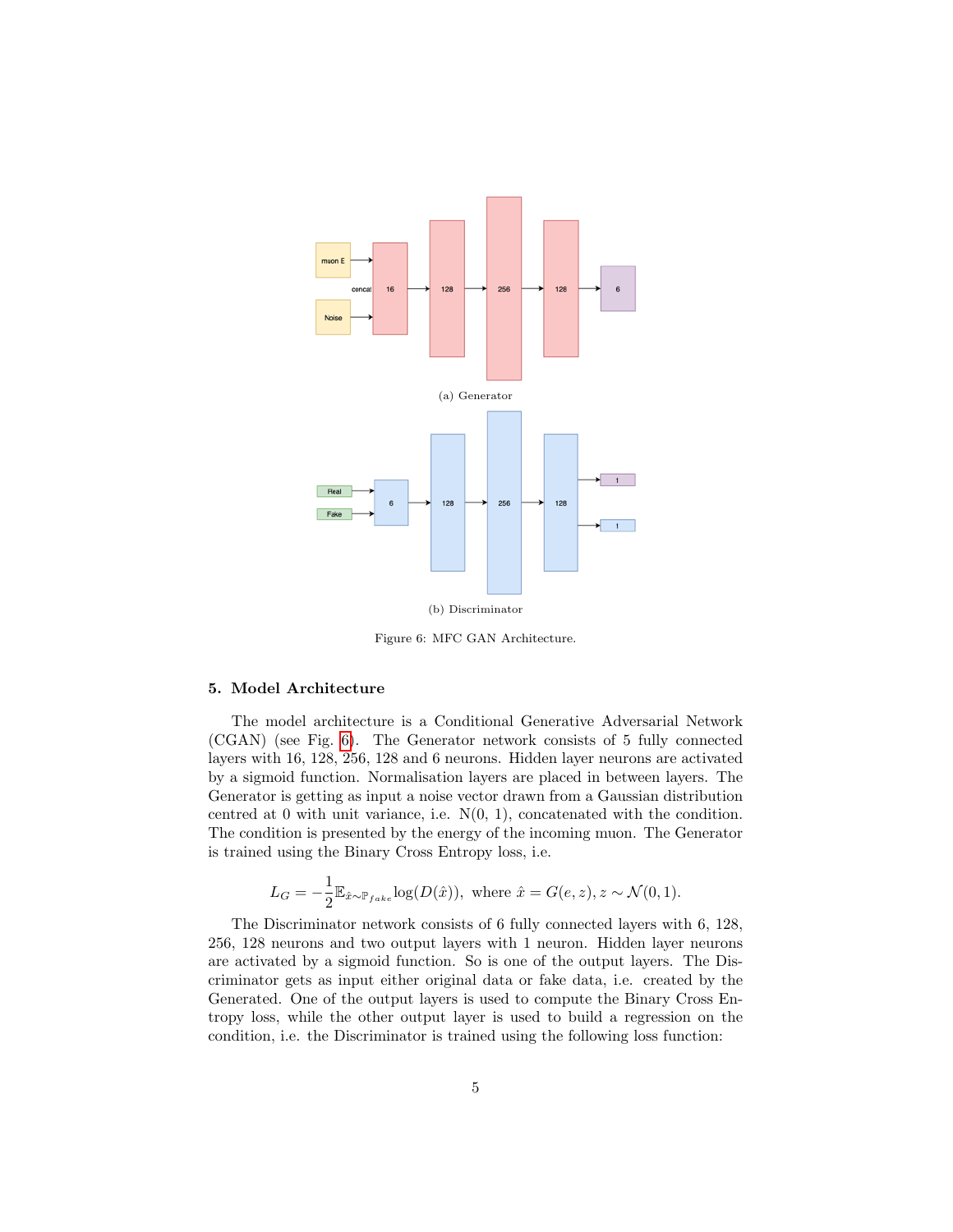<span id="page-5-0"></span>

Figure 7: Full dataset results.

$$
L_D = -\frac{1}{2} \mathbb{E}_{x \sim \mathbb{P}_{real}} \log(D(x)) - \frac{1}{2} \mathbb{E}_{x \sim \mathbb{P}_{fake}} \log(1 - D(\hat{x})) + \lambda \cdot (\text{MSE}(e, \hat{e}) + (\sigma(e) - \sigma(\hat{e}))^2).
$$

We have also added a standard deviation term of the energy outputted by the Discriminator to the loss function. Empirically this has proven to increase the performance of the model.

We also ran experiments with a Wasserstein CGAN architecture. The loss functions remained constant for the whole training process.

Additionally, conditioning on the transverse momentum and/or the pseudorapidity of the incoming muon might be tested in an attempt to increase the performance further.

## 6. Results

All networks were implemented in PyTorch [\[22\]](#page-9-6). The training was carried on using the RMSprop optimizer. The parameters of the model were tuned by running a thorough grid search for the following parameters: learning rate, auxiliary loss weight, number of epochs, number of hidden layers, size of hidden layers. The best set of parameters were then fine tuned by minimising the Hellinger distance between the original data and the generated one. The optimal set of parameters yielded the result presented in Fig. [7.](#page-5-0) The parameters suit even for generation of a single dataset, e.g. Fig. [8.](#page-6-0)

One of the key aspects of the projects was testing the interpolation capabilities of the model. As an interpolation test we trained the model one 6 out of the 7 datasets, leaving out one in between, and then made a prediction for it. Fig. [9](#page-6-1) shows the results of such test. The model has shown decent performance interpolating among the data it was trained on.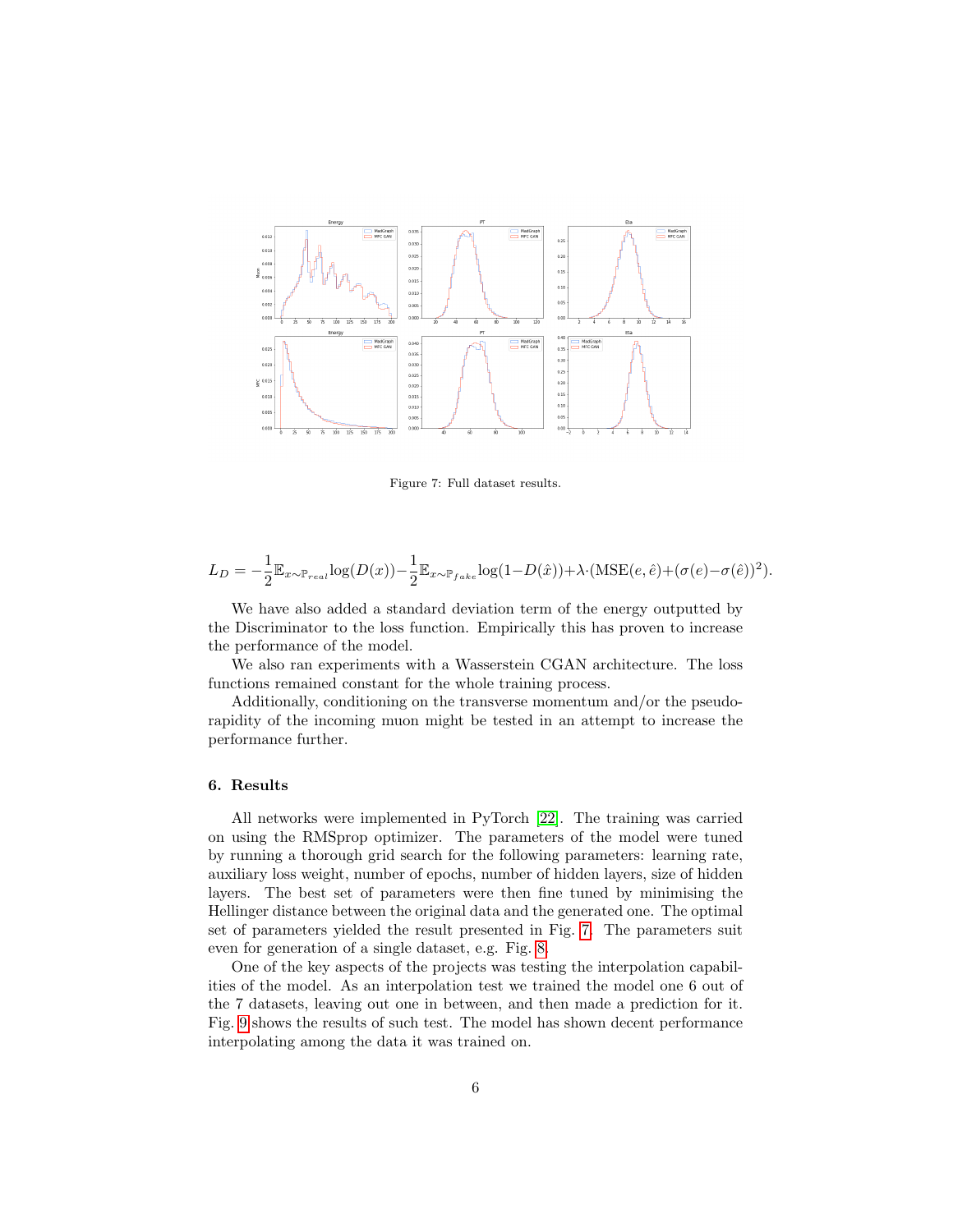<span id="page-6-0"></span>

Figure 8: 50 GeV dataset results.

<span id="page-6-1"></span>

Figure 9: Interpolation test results.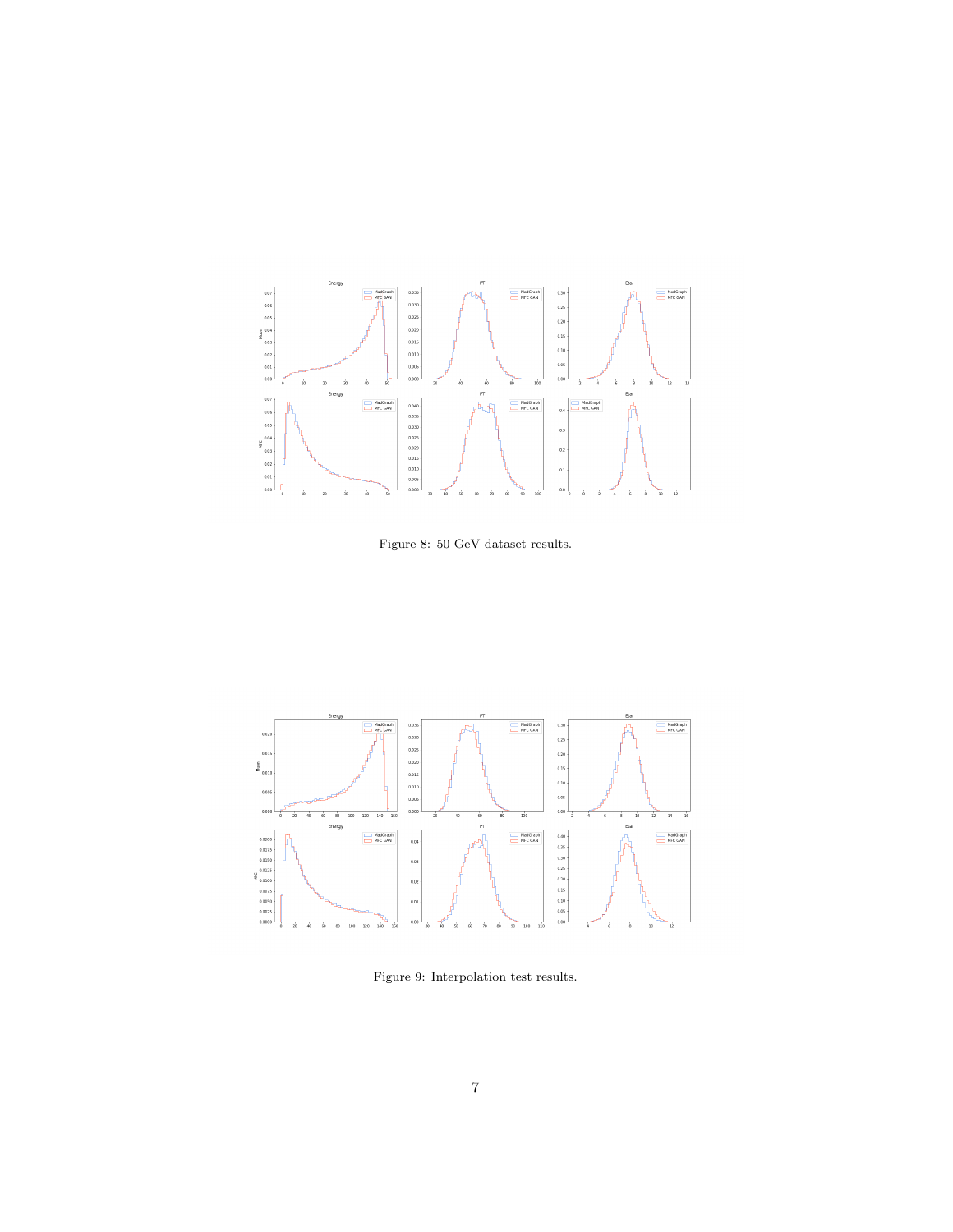## 7. Conclusion

We presented a fully working Conditional Generative Adversarial Network for event simulation for a new experiment on the measurement of the g-Factor of the anomalistic magnetic moment of the muon that will be conducted on FASER. The model has shown strong results and will presumably be used during the next run of the LHC.

#### References

- <span id="page-7-0"></span>[1] W. F. Fry, D. Haidt, [Calculation of the neutron-induced background in the](http://cds.cern.ch/record/185979) [Gargamelle neutral current search,](http://cds.cern.ch/record/185979) CERN Yellow Reports: Monographs, CERN, Geneva, 1975. [doi:10.5170/CERN-1975-001](http://dx.doi.org/10.5170/CERN-1975-001). URL <http://cds.cern.ch/record/185979>
- <span id="page-7-1"></span>[2] G. Aad, T. Abajyan, B. Abbott, J. Abdallah, S. Abdel Khalek, A. Abdelalim, O. Abdinov, R. Aben, B. Abi, M. Abolins, et al., [Observation](http://dx.doi.org/10.1016/j.physletb.2012.08.020) [of a new particle in the search for the standard model higgs boson with](http://dx.doi.org/10.1016/j.physletb.2012.08.020) [the atlas detector at the lhc,](http://dx.doi.org/10.1016/j.physletb.2012.08.020) Physics Letters B 716 (1) (2012) 1–29. [doi:10.1016/j.physletb.2012.08.020](http://dx.doi.org/10.1016/j.physletb.2012.08.020). URL <http://dx.doi.org/10.1016/j.physletb.2012.08.020>
- <span id="page-7-2"></span>[3] S. Chatrchyan, V. Khachatryan, A. Sirunyan, A. Tumasyan, W. Adam, E. Aguilo, T. Bergauer, M. Dragicevic, J. Erö, C. Fabjan, et al., [Observa](http://dx.doi.org/10.1016/j.physletb.2012.08.021)[tion of a new boson at a mass of 125 gev with the cms experiment at the](http://dx.doi.org/10.1016/j.physletb.2012.08.021) [lhc,](http://dx.doi.org/10.1016/j.physletb.2012.08.021) Physics Letters B 716 (1) (2012) 30–61. [doi:10.1016/j.physletb.](http://dx.doi.org/10.1016/j.physletb.2012.08.021) [2012.08.021](http://dx.doi.org/10.1016/j.physletb.2012.08.021). URL <http://dx.doi.org/10.1016/j.physletb.2012.08.021>

- <span id="page-7-3"></span>[4] T. Sjöstrand, S. Ask, J. R. Christiansen, R. Corke, N. Desai, P. Ilten, S. Mrenna, S. Prestel, C. O. Rasmussen, P. Z. Skands, [An introduction to](http://dx.doi.org/10.1016/j.cpc.2015.01.024) [pythia 8.2,](http://dx.doi.org/10.1016/j.cpc.2015.01.024) Computer Physics Communications 191 (2015) 159–177. [doi:](http://dx.doi.org/10.1016/j.cpc.2015.01.024) [10.1016/j.cpc.2015.01.024](http://dx.doi.org/10.1016/j.cpc.2015.01.024). URL <http://dx.doi.org/10.1016/j.cpc.2015.01.024>
- <span id="page-7-4"></span>[5] J. de Favereau, C. Delaere, P. Demin, A. Giammanco, V. Lemaître, A. Mertens, M. Selvaggi, [Delphes 3: a modular framework for fast sim](http://dx.doi.org/10.1007/JHEP02(2014)057)[ulation of a generic collider experiment,](http://dx.doi.org/10.1007/JHEP02(2014)057) Journal of High Energy Physics 2014 (2). [doi:10.1007/jhep02\(2014\)057](http://dx.doi.org/10.1007/jhep02(2014)057). URL [http://dx.doi.org/10.1007/JHEP02\(2014\)057](http://dx.doi.org/10.1007/JHEP02(2014)057)
- <span id="page-7-5"></span>[6] S. Agostinelli, et al., GEANT4–a simulation toolkit, Nucl. Instrum. Meth.  $A 506 (2003) 250-303.$ [doi:10.1016/S0168-9002\(03\)01368-8](http://dx.doi.org/10.1016/S0168-9002(03)01368-8).
- <span id="page-7-6"></span>[7] A. M. Sirunyan, A. Tumasyan, W. Adam, F. Ambrogi, E. Asilar, T. Bergauer, J. Brandstetter, E. Brondolin, M. Dragicevic, et al., [Mea](http://dx.doi.org/10.1007/JHEP08(2018)011)[surement of the cross section for top quark pair production in association](http://dx.doi.org/10.1007/JHEP08(2018)011)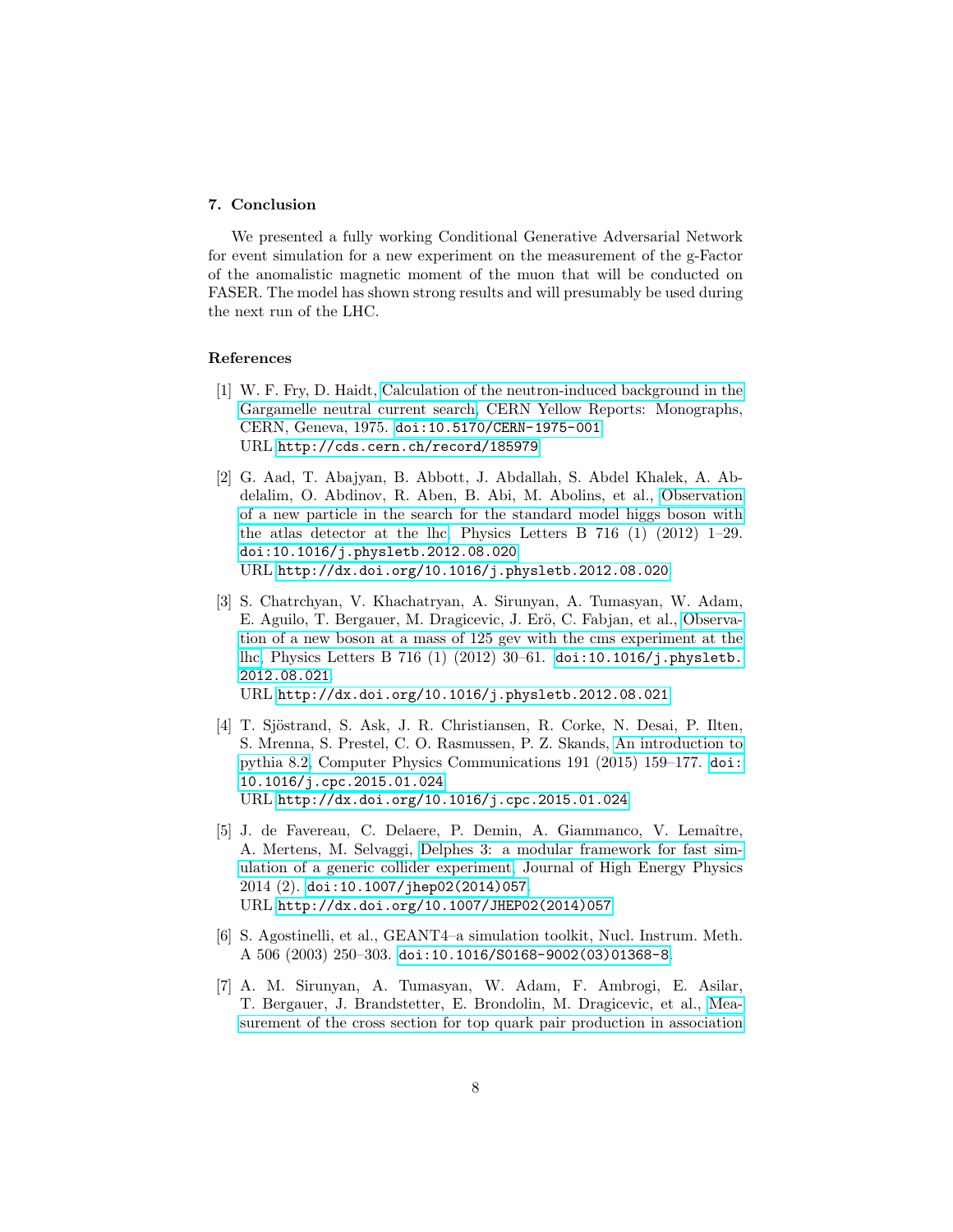[with a w or z boson in proton-proton collisions at](http://dx.doi.org/10.1007/JHEP08(2018)011)

 $\sqrt{s} = 13$  $\sqrt{s} = 13$ 

[tev,](http://dx.doi.org/10.1007/JHEP08(2018)011) Journal of High Energy Physics 2018 (8). [doi:10.1007/jhep08\(2018\)](http://dx.doi.org/10.1007/jhep08(2018)011) [011](http://dx.doi.org/10.1007/jhep08(2018)011).

URL [http://dx.doi.org/10.1007/JHEP08\(2018\)011](http://dx.doi.org/10.1007/JHEP08(2018)011)

- <span id="page-8-0"></span>[8] A. Sirunyan, A. Tumasyan, W. Adam, F. Ambrogi, E. Asilar, T. Bergauer, J. Brandstetter, M. Dragicevic, J. Erö, A. Escalante Del Valle, et al., [Mea](http://dx.doi.org/10.1103/PhysRevD.100.072002)surement of the top quark polarization and  $tt<sup>-</sup>$  spin correlations using [dilepton final states in proton-proton collisions at s=13tev,](http://dx.doi.org/10.1103/PhysRevD.100.072002) Physical Review D 100 (7). [doi:10.1103/physrevd.100.072002](http://dx.doi.org/10.1103/physrevd.100.072002). URL <http://dx.doi.org/10.1103/PhysRevD.100.072002>
- <span id="page-8-1"></span>[9] I. J. Goodfellow, J. Pouget-Abadie, M. Mirza, B. Xu, D. Warde-Farley, S. Ozair, A. Courville, Y. Bengio, Generative adversarial networks (2014). [arXiv:1406.2661](http://arxiv.org/abs/1406.2661).
- <span id="page-8-2"></span>[10] D. P. Kingma, M. Welling, Auto-encoding variational bayes (2014). [arXiv:](http://arxiv.org/abs/1312.6114) [1312.6114](http://arxiv.org/abs/1312.6114).
- <span id="page-8-3"></span>[11] M. Paganini, L. de Oliveira, B. Nachman, [Accelerating science with gen](http://dx.doi.org/10.1103/PhysRevLett.120.042003)[erative adversarial networks: An application to 3d particle showers in](http://dx.doi.org/10.1103/PhysRevLett.120.042003) [multilayer calorimeters,](http://dx.doi.org/10.1103/PhysRevLett.120.042003) Physical Review Letters 120 (4). [doi:10.1103/](http://dx.doi.org/10.1103/physrevlett.120.042003) [physrevlett.120.042003](http://dx.doi.org/10.1103/physrevlett.120.042003). URL <http://dx.doi.org/10.1103/PhysRevLett.120.042003>
- <span id="page-8-4"></span>[12] M. Paganini, L. de Oliveira, B. Nachman, [Calogan: Simulating 3d high en](http://dx.doi.org/10.1103/PhysRevD.97.014021)[ergy particle showers in multilayer electromagnetic calorimeters with gen](http://dx.doi.org/10.1103/PhysRevD.97.014021)[erative adversarial networks,](http://dx.doi.org/10.1103/PhysRevD.97.014021) Physical Review D 97 (1). [doi:10.1103/](http://dx.doi.org/10.1103/physrevd.97.014021) [physrevd.97.014021](http://dx.doi.org/10.1103/physrevd.97.014021). URL <http://dx.doi.org/10.1103/PhysRevD.97.014021>
- <span id="page-8-5"></span>[13] L. de Oliveira, M. Paganini, B. Nachman, [Learning particle physics by](http://dx.doi.org/10.1007/s41781-017-0004-6) [example: Location-aware generative adversarial networks for physics syn](http://dx.doi.org/10.1007/s41781-017-0004-6)[thesis,](http://dx.doi.org/10.1007/s41781-017-0004-6) Computing and Software for Big Science 1 (1). [doi:10.1007/](http://dx.doi.org/10.1007/s41781-017-0004-6) [s41781-017-0004-6](http://dx.doi.org/10.1007/s41781-017-0004-6). URL <http://dx.doi.org/10.1007/s41781-017-0004-6>
- <span id="page-8-6"></span>[14] P. Musella, F. Pandolfi, [Fast and accurate simulation of particle detectors](http://dx.doi.org/10.1007/s41781-018-0015-y) [using generative adversarial networks,](http://dx.doi.org/10.1007/s41781-018-0015-y) Computing and Software for Big Science 2 (1). [doi:10.1007/s41781-018-0015-y](http://dx.doi.org/10.1007/s41781-018-0015-y). URL <http://dx.doi.org/10.1007/s41781-018-0015-y>
- <span id="page-8-7"></span>[15] B. Hashemi, N. Amin, K. Datta, D. Olivito, M. Pierini, Lhc analysis-specific datasets with generative adversarial networks (2019). [arXiv:1901.05282](http://arxiv.org/abs/1901.05282).